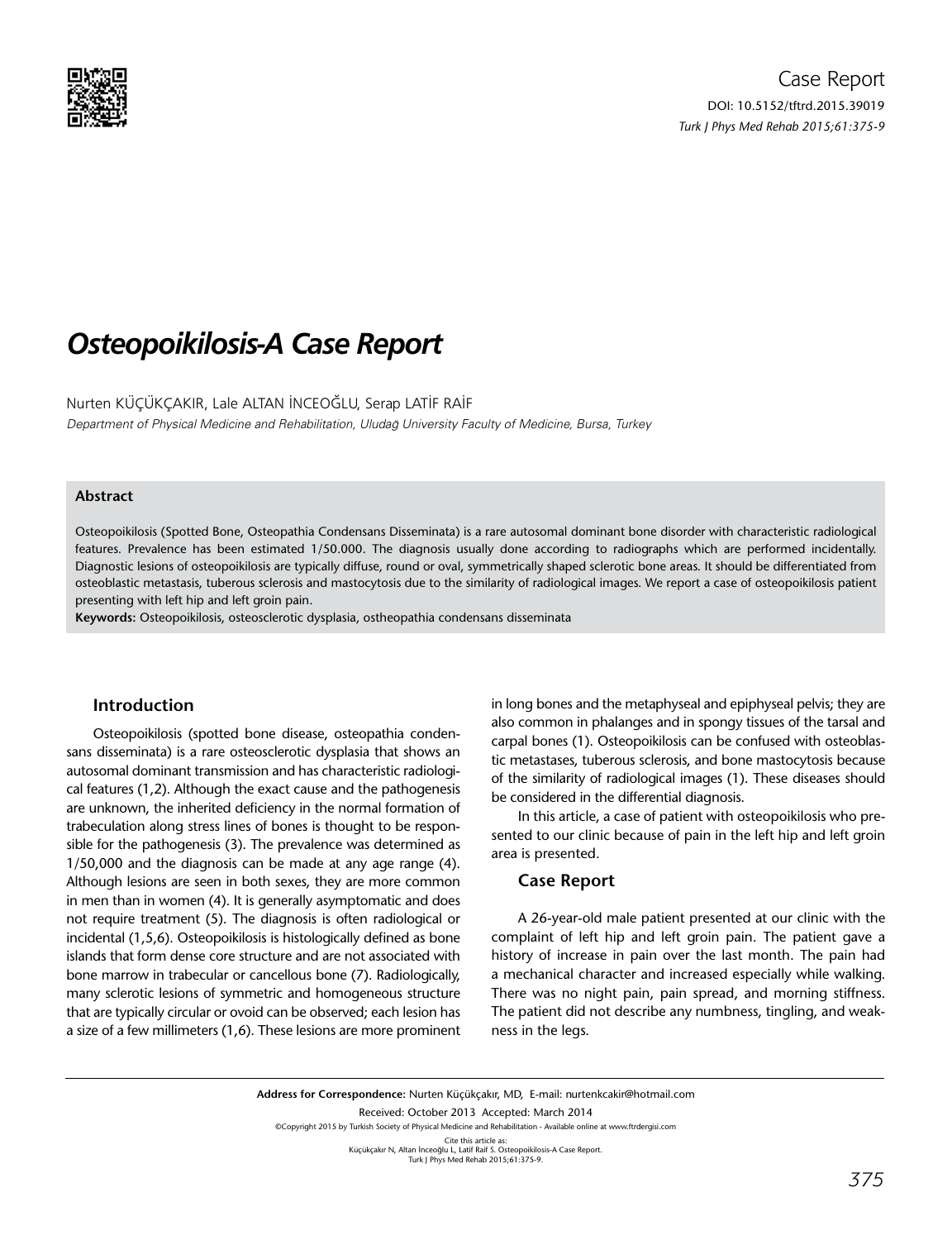#### Küçükçakır et al. Osteopoikilosis-A Case Report



**Figure 1.** Anteroposterior radiograph of the pelvis. Black arrows show the femoral head and proximal acetabulum; a number of small, well-circumscribed, circular sclerotic bone lesions in the ischium



**Figure 3.** Bilateral anteroposterior radiograph of the hand. White arrows show widely distributed sclerotic lesions

In the examination and inspection of the patient, no skin lesions or rashes, including those in the scalp, were encountered. Other systemic examination findings were normal. In the musculoskeletal examination, tenderness was detected in the following joints:  $1<sup>st</sup>$  right metacarpophalangeal (MCP) joint;  $2<sup>nd</sup>$ , 3<sup>rd</sup>, and 4<sup>th</sup> MCP, 4<sup>th</sup> proximal left interphalangeal (IP) joint; right 1st, 2<sup>nd</sup>, 3<sup>rd</sup>, 4<sup>th</sup>, and 5<sup>th</sup> metatarsophalangeal (MTP) joints; left 2<sup>nd</sup> and 4<sup>th</sup> MTP joints, right ankle; and anterior aspect of both shoulder joint capsules. However, no arthritis was detected in any joint. Waist and hip movements were unaffected and painless. Patrick's test was positive on the left at the border. His neurological examination was normal. In laboratory examination, routine biochemistry, erythrocyte sedimentation rate, C-reactive protein, urinalysis, and tumor marker levels were normal. In



**Figure 2.** Anteroposterior radiograph of the left shoulder. Black arrows show the humeral head and widely distributed, small, well-circumscribed and circular sclerotic bone lesions around the glenoidal cavity



**Figure 4.** Radiograph of the left ankle. White arrows indicate sclerotic lesions

the radiological assessment, no pathological findings were found in lumbar and chest radiographs. Scattered, small, well-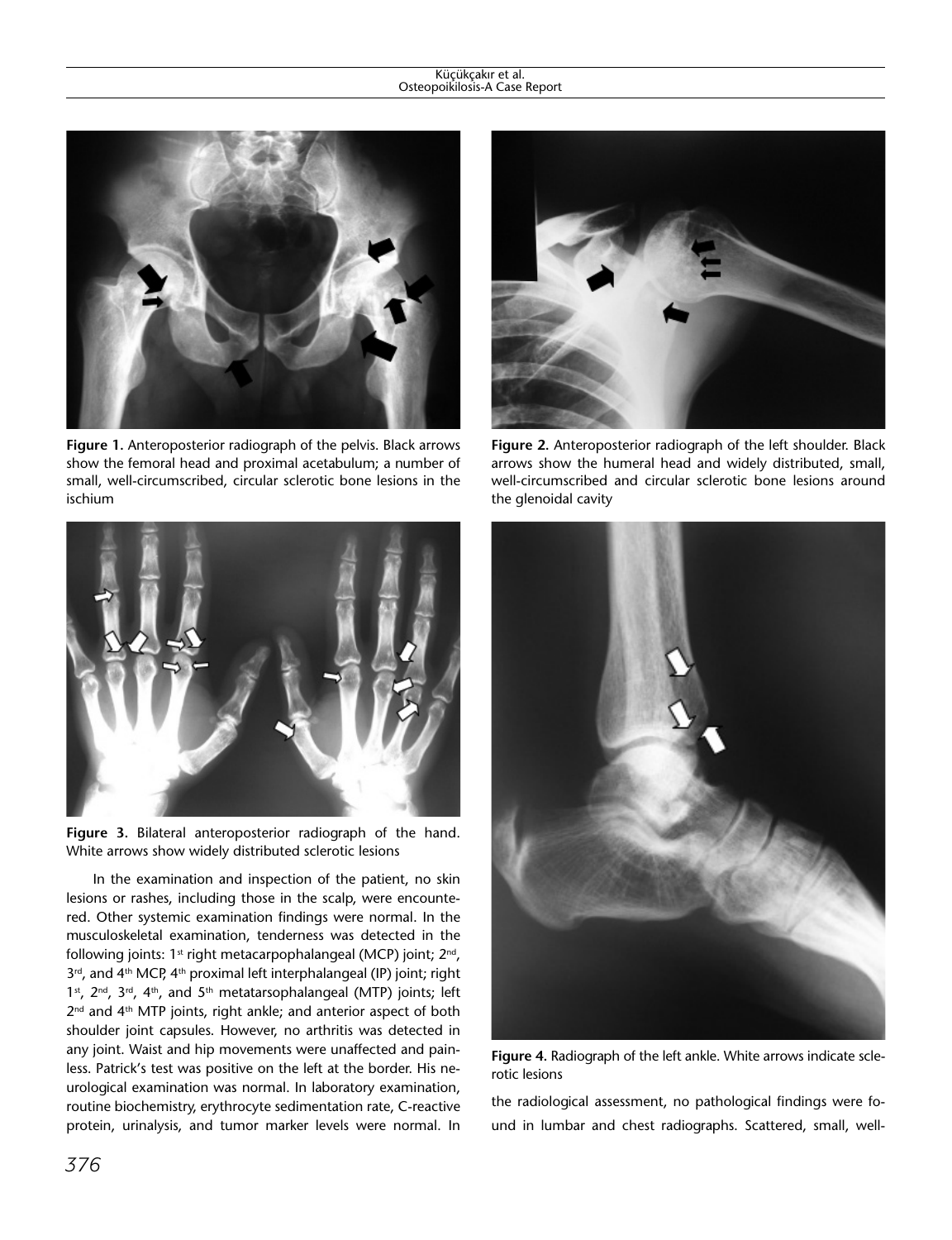#### Küçükçakır et al. Osteopoikilosis-A Case Report



**Figure 5.** The left hip computed tomography, transverse cross-section passing through the femoral head. White arrows show numerous hyperdense lesions that conform with the osteopoikilosis in the femoral head; lesions are well-circumscribed and have size in millimeters

circumscribed, and circular sclerotic bone lesions were detected in the anteroposterior radiographs of the pelvis (Figure 1) and the shoulder (Figure 2). Similar lesions were also detected in the anteroposterior radiographs of the hands (Figure 3) and the left ankle (Figure 4). Computed tomography (CT) of the left hip joint and whole-body bone [scintigraphy](http://tureng.com/tr/turkce-ingilizce/scintigraphy) were then performed. CT of the left hip joint showed multiple scattered and hyperdense areas of size in millimeters (Figure 5) located in the left part of the femoral head and neck and in the acetabulum. This view suggested a diagnosis of [osteopoikilosis.](http://tureng.com/tr/turkce-ingilizce/osteopoikilosis) No significant increase in the activity was detected in Technetium-99m (Tc-99m) whole body bone scintigraphy**.**

The patient was diagnosed with characteristic radiological findings and osteopoikilosis by excluding other differential diagnoses. The patient was informed about the disease and was followed up. Similar lesions were observed in the evaluation of patient's mother among the other family members at our polyclinic; the mother had prominent lesions in her left ankle (Figure 6). The family was directed to the department of genetics for genetic examination. Paracetamol 1500 mg/day was started as treatment for the patient's hip pain. A decrease in hip pain was detected in the follow up a month later. A written informed con-



**Figure 6.** Radiograph of the left side of the ankle of the mother of 26-year-old patient. The white arrows show well-circumscribed sclerotic lesions

sent was obtained from the patient for the publication of this report.

## **Discussion**

Osteopoikilosis is a rare bone disease first described in the beginning of 20th century by Albert–Schönberg (8). The incidence of the disease was reported as 1/50,000 (9). Although it was reported that this disease can be observed in both sexes and at any age (10,11) and usually shows autosomal dominant transmission, sporadic cases are also reported (5,10,12). In the examination of the first-degree relatives of our patient, typical osteopoikilosis lesions were also observed in the patient's mother.

Although the disease usually remains asymptomatic, joint effusion occurs in 15%–20% patients with moderate joint pain (1,6). Because the disease does not have typical clinical findings, diagnosis is often radiological or incidental. Hip pain and tenderness in the finger, leg and shoulder joints suggest that he is in the symptomatic group.

Radiological lesions of osteopoikilosis are typical. They are characterized by numerous symmetrical, homogeneous, wellcircumscribed, small (1–10 mm in diameter), round or oval-sha-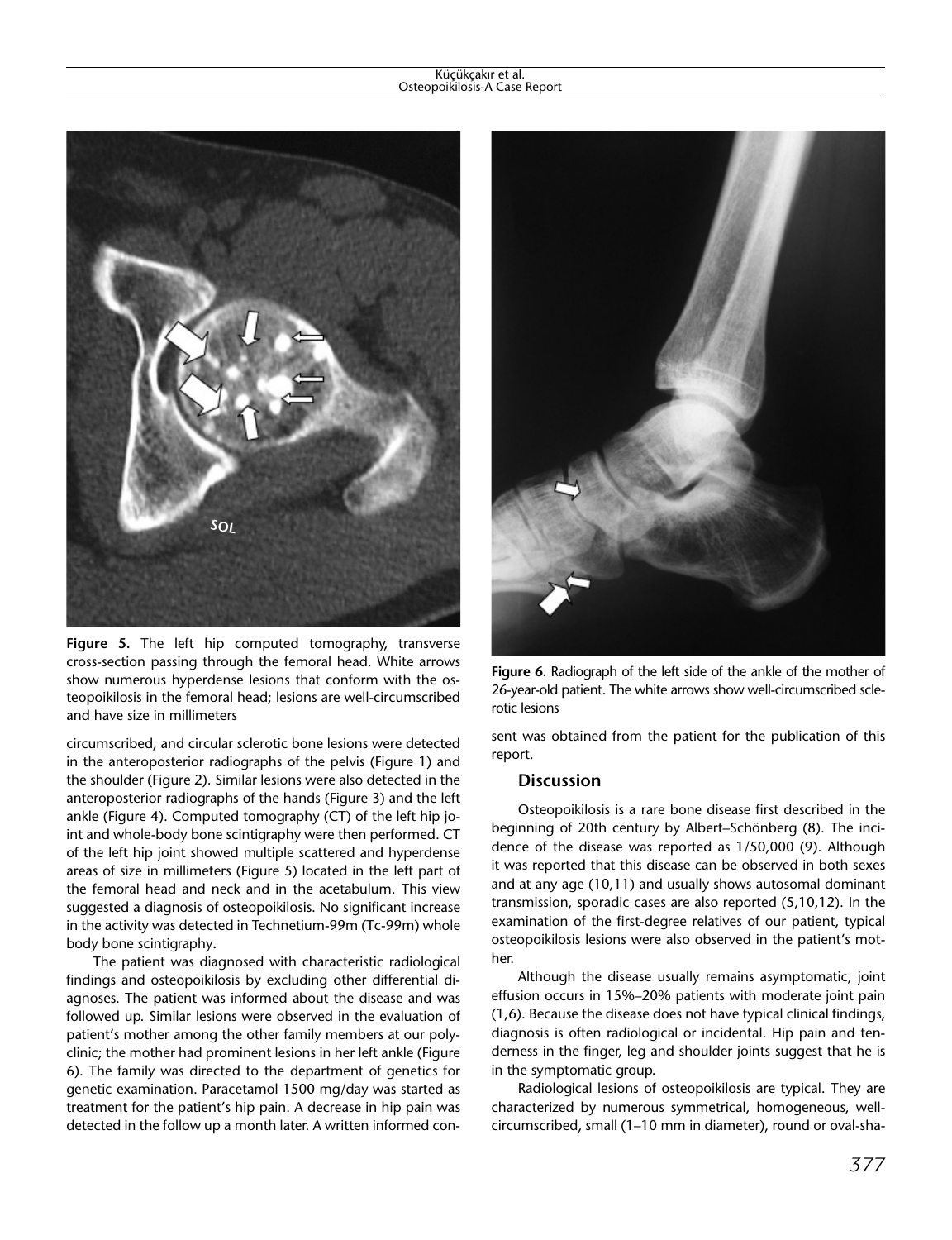ped sclerotic lesions. The most commonly affected areas are the epiphyses of short tubular bones and the metaphyses of long bones. In addition, carpal bones, tarsal bones, scapula, pelvis, and sacrum are reported to be frequently affected (13,14). In our case; small, well-circumscribed, circular sclerotic bone lesions were detected in the pelvis, shoulder, hand, and foot radiographs in accordance with the literature.

The radiological lesions of osteopoikilosis may frequently be confused with osteoblastic bone metastases because of their similarity. For this reason, the accurate diagnosis of this benign disease is important (1,15,16). Osteoblastic metastases are the lesions that are more asymmetrical than the osteopoikilosis lesions, and they vary in size and occur in more locations. Axial skeleton involvement, positive scintigraphy findings, and bone destruction at the forefront suggest metastases. Bone scintigraphy, especially, has a crucial role in [definitive diagnosis.](http://tureng.com/tr/turkce-ingilizce/definitive diagnosis) Although bone scintigraphy is usually normal (1,17) in osteopoikilosis, unusual involvements may be seen, especially in younger patients (18-20). Osteopoikilosis diagnosis is not excluded with abnormal involvement (8,10). Increased involvement is thought to be an indicator of active bone remodeling in osteopoikilosis lesions (10,21). Four different cases at 29–35 years of age having abnormal scintigraphic involvements were reported in the literature (10,20,22,23). If the cellular activity in the lesions of osteopoikilosis continues, it should not be neglected that malignant transformation may develop in these areas (24). With regard to the differential diagnosis, apart from osteoblastic bone tumors, mastocytosis, tuberous sclerosis, osteopathy striata, melorheostosis, and osteoma should be considered; in addition, it should be remembered that they may occur concurrently (5). Melorheostosis presents with a more painful clinical picture because of the associated bone deformities, ossification, and nerve compressions in the soft tissues around the joint (25). It can concurrently present with enchondroma (26). Compared with other concomitant conditions, the association of osteopathia striata type 1 and [melorheostosis](http://tureng.com/tr/turkce-ingilizce/melorheostosis), which has a more severe clinical picture with ectopic bone formation, with osteopoikilosis has been reported to be more frequent in endosteal and periosteal areas of long bones (13). In mastocytosis and tuberous sclerosis; symmetricity, metaphyseal and epiphyseal involvement, uniform and well-circumscribed focii are rarely seen in lesions (1).

Although osteopoikilosis is generally accepted as benign, clinical situations that may accompany and complications must be considered. Although isolated osteopoikilosis does not mandate treatment, the therapeutic necessity arises in the presence of accompanying pathological and clinical findings (1,5).

Cutaneous lesions with a number of different features may be encountered in 25% of these patients. Discoid lupus erythematosus, keloids (1,27), and dermatofibroma are often concomitant skin lesions; these lesions associated with osteopoikilosis are related to metabolically active fibroblast proliferation, similar to the pathogenesis osteopoikilosis lesions (28). The association of dermatofibroma with osteopoikilosis was described as Buschke–Ollendorff syndrome (dermatofibrosis lenticular diseminada) (29). In addition, the association of osteopoikilosis with musculoskeletal disorders, organ abnormalities (coarctation of

the aorta, double ureter, precocious puberty, urogenital defects) (4), endocrine dysfunction (diabetes mellitus), dental, facial anomalies (30), dacryocystitis (31), scleroderma (31) fibromyalgia syndrome, spinal canal stenosis, and myelopathy (30,32) was previously described. Our patient dies not have skin lesions, developmental anomalies, or rheumatic disease.

Because of the possibility of osteosarcoma development to be associated with active osteogenesis in osteopoikilosis (15), regular follow-up of patients with osteopoikilosis is also important.

# **Conclusion**

Although osteopoikilosis is a rare condition especially in young patients, it is diagnosed through typical radiological findings. In the literature, an algorithm regarding the diagnosis and treatment is not yet available in patients with osteopoikilosis. Therefore, radiological diagnosis of these rare patients is important to avoid unnecessary invasive methods of diagnosis and aggressive treatments.

**Informed Consent:** Informed consent was obtained from patient who participated in this case.

**Peer-review:** Externally peer-reviewed.

**Author Contributions:** Concept - N.K.; Design - N.K., S.L.R.; Supervision - L.A.İ.; Resources - L.A.İ.; Materials - N.K.; Data Collection and/or Processing - N.K.; Analysis and/or Interpretation - N.K., S.L.R.; Literature Search - N.K.; Writing Manuscript - N.K.; Critical Review - L.A.İ.; Other - S.L.R.

**Conflict of Interest:** No conflict of interest was declared by the authors.

**Financial Disclosure:** The authors declared that this study has received no financial support.

# **References**

- 1. Resnick D, Niwayama G. Enostosis, hyperostosis and periostitis. In:Resnick D, editor. Diagnosis of Bone and Joint Disorders. Philadelphia:W.B. Saunders Company; 1995;6:4404-11.
- 2. Benli IT, Akalın S, Boysan E, Mumcu EF, Kiş M, Türkoğlu D. Epidemiological, clinical and radiological aspects of osteopoikilosis. J Bone Joint Surg 1992;74:504-6.
- 3. Lagier R, Mbakop A, Bigler A. Osteopoikilosis: a radiological and pathological study. Skeletal Radiol 1984;11:161-8. **[\[CrossRef](http://dx.doi.org/10.1007/BF00349489)]**
- 4. Günal I, Seber S, Başaran N, Artan S, Günal K, Göktürk E. Dacryocystitis associated with osteopoikilosis. Clin Genet 1993;44:211-3. **[\[CrossRef\]](http://dx.doi.org/10.1111/j.1399-0004.1993.tb03882.x)**
- 5. Sarralde A, Garcia-Cruz D, Nazara Z, Sanchez-Corona J. Osteopoikilosis: Report of a familial case. Genet Counsel 1994;5:373-5.
- 6. Yochum TR, Rowe LJ. In: Yochum TR, Rowe LJ, editors. Essentials of skeletal radiology 3rd edn. Lippincott Williams&Wilkins, Baltimore, Philadelphia 2005.
- 7. Walker GF. Mixed sclerosing bone dystrophies. Two case reports. J Bone Joint Surg 1964;46:552-654.
- 8. Wadhwa SS, Mansberg R. Abnormal bone scan in osteopoikilosis. Clin Nucl Med 1999;24:71-2. **[\[CrossRef\]](http://dx.doi.org/10.1097/00003072-199901000-00022)**
- 9. Allen DC, Grenon H. The association of Buschke-Ollendorf syndrome and nail-patella syndrome. J Am Acad Dermatol 2002;46:621-5. **[\[CrossRef\]](http://dx.doi.org/10.1067/mjd.2002.120614)**
- 10. Mungovan JA, Tung GA, Lambiase RE, Noto RB, Davis RP. Tc-99m